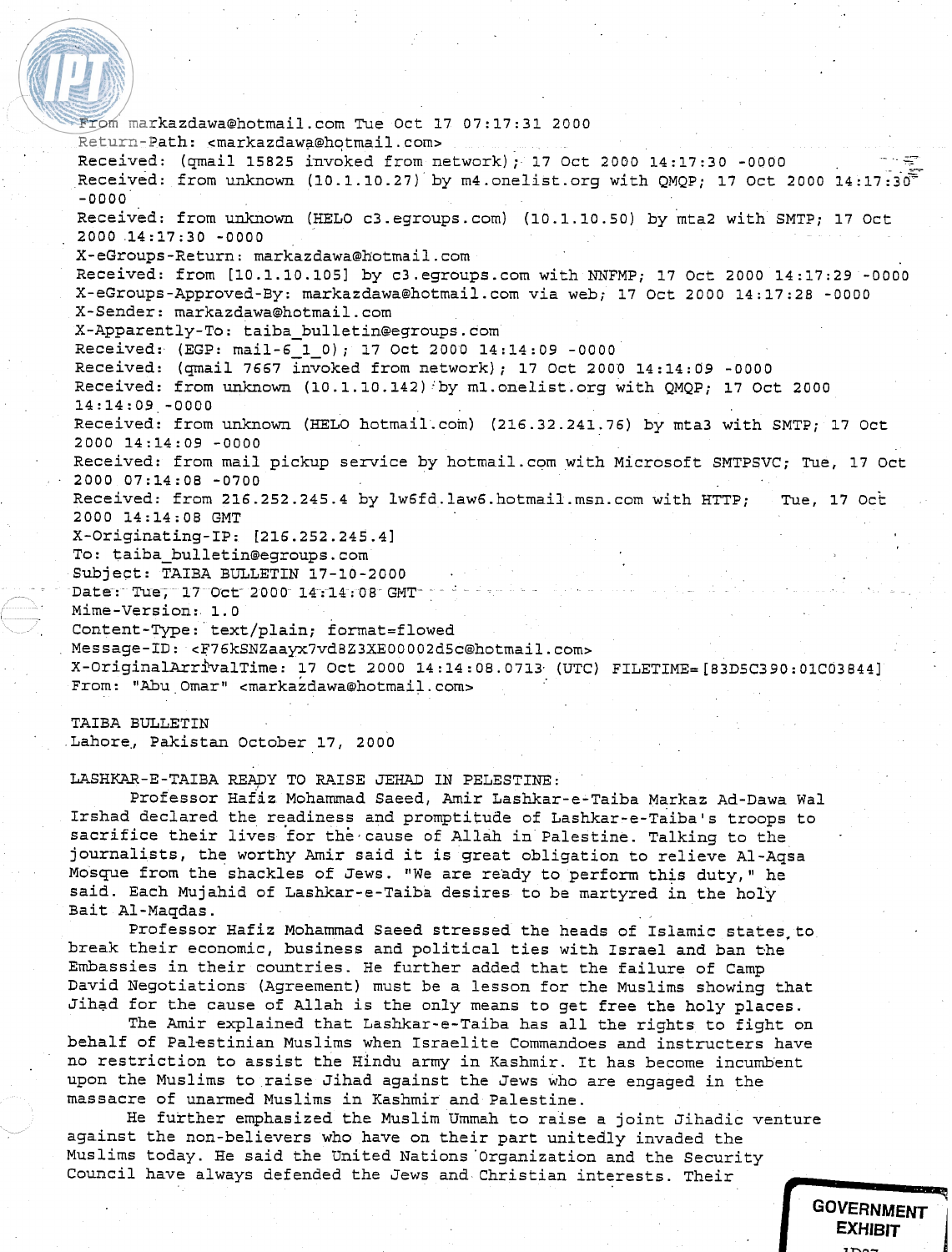attitude as well as the resolutions have always caused harm to the Muslims.  $Hence,$  it is the need of the hour for the Islamic countries to strive for ... Similary, they must delink their business with the institious of World Bank and the IMF and set up an Islamic Monitory institution so that Muslim Freedom may not be usurped.

While expressing his ideas on the issues of 'attacks on American ship in Yemen' 'hijacking of Saudi aero-plane' and 'the massacre of **17** soldiers', the Amir Lashkar-e-Taiba said it is nothing but American heinous plan just to deviate world's attention form the largescale carnage of unarmed Palestinian Muslims and to defame the Jihad and the Mujahideen As well. "Mujahideen Lashkar-e-Taiba does not favour to undertake these operations, as such-like activities are mostly advantageous to America. The real Jihad in fact, is to target the Jews points and to kill them in their own homes", the Amir concluded.

**15** Indian troops killed, three bunkers destroyed -BUTTIAN BALA - Due to the unprovoked heavy shelling by Indian army on Control Line, two persons were injured while a number of houses were damaged. In reply to the naked Indian army aggression, the Pakistan Army gave a befitting reply and blew up three Indian bunkers as **a** result of which **15** Indian armymen lost their lives while **19** were injured. According to details, Indian army pounded Leepa Valley with hundreds of mortars for four hours. Consequently, two persons Amir Zeb, son of Muhammad Zeb and Ghulam Ahmed, son of Ahmed Khan were seriously injured. Both of the victims were admitted to the infirmary.'

# MADARPUR :

Our correspondent from MADARPUR says Indian shelling burnt a house to ashes and killed and injured dozens of cattle. Educational institutions were closed. The boat of River Poonch was banned, which caused much difficulty to the people. Pakistan army destroyed an enemy's bunker by a counterattack.

## CHINA :

Communist Government has banned the Islamic obligations like Prayer, Fasting and others. It has declared the recitation of the Holy Quran and the study of Islamic magazines as punishahle crimes. It would make enquiries of someone listens to Radio Programs broadcasted by Islamic Countries, receives the guests for stay, assists the heirs of criminals, feels sorry for the criminals of capital punishment, respects the dead and deceased and arranges gathering on happy and sad occasions. It has prohibited the eatables prepared by ghee and meat and the silk and cotton clothe. Nobody being a Muslim can collect net cash or costly interns in his home. The Communist Government is forcing the Muslims to accept one of the hounders of "Mauze Tung" (communism) as an "alive god" and then follow his sayings without any objection.

INDIAN ARMY ARRESTED **TWO** YOUNGMEN AND SHIFTED THEM TO UNKNOWN PLACE: (BARAMULLAH) : It is reported that 22 Rashtria Rifles regiment arrested a young man namely Mohammad Iqbal Najjar and his son shifting them to unknown places. Still there is no news about them. Their **60** years old mother is ., fallen into a swoon. Mohammad Iqbal Najjar is an instructor in the Industrial Institute.

#### SRINAGAR:

Mujahideen destroyed and Indian army vehicle **by** a landmine explosion in NihalPura Pattan. Three personnel seated in it were killed leaving two